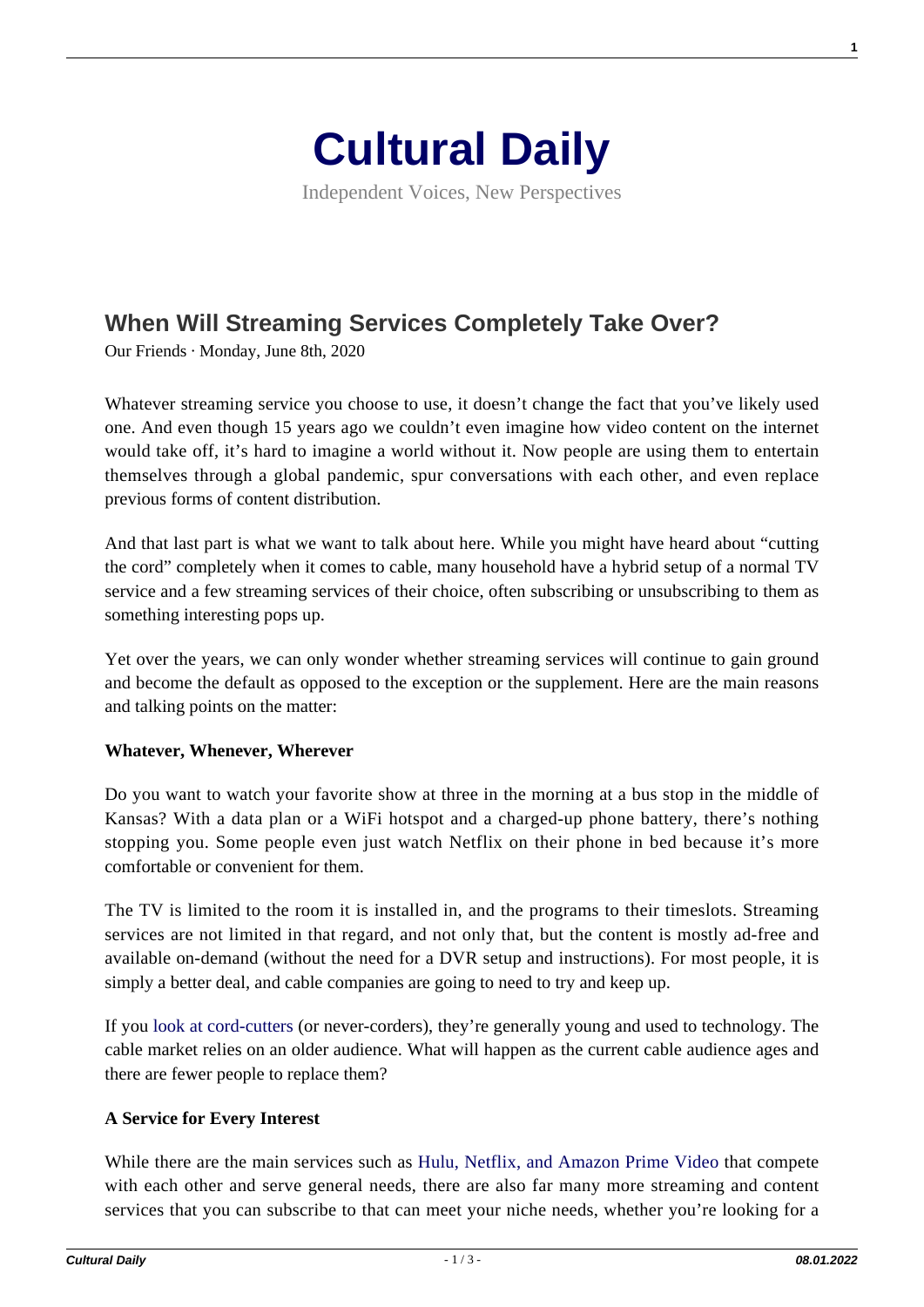curated collection of classic movies, are more interested in anime and manga, want a service that is exclusively kid-friendly content, filmed broadways shows going back decades, or something entirely different, there's a service for you.

On top of this, many networks and companies could be going the route that Disney did with [Disney](https://variety.com/2019/digital/news/disney-says-disney-plus-has-over-10-million-signups-1203403515/) [Plus](https://variety.com/2019/digital/news/disney-says-disney-plus-has-over-10-million-signups-1203403515/) and launching individual streaming networks and channels, hoping to increase their own revenue. This can lead to a decentralization of the major services (think about how Disney pulled most Marvel movies from Netflix over time as licensing deals ran out) and perhaps a lower value from some services.

While this might not be great for the consumer who will have to pick and choose much like they did cable channel packages previously, it does show that more providers and companies are taking streaming seriously, or are at least willing to gamble on it.

## **There Are Few Hurdles to Getting Service Now**

With all the potential advantages streaming had over cable and other forms of content distribution, what prevented it from completely taking over earlier? What hurdles did companies have in taking their market share?

Well, there were a few main reasons:

• Internet connections that could handle the download speeds streaming required were not as common back then. While it is mostly forgotten today, "buffering" screens were the butt of many jokes and the symbol nationwide for subpar internet.

• There wasn't as much content available on streaming services. While there could be a thousand launch titles with a service, how many television programs are there airing now that you don't watch and wouldn't be the least bit interesting? Now there's even more content, with original content that remains on a platform and relevant for years.

• People are naturally liable to stick with what they know and love (or know and begrudgingly tolerate). They aren't going to try something new just because it's there, and especially if there are other hurdles to go through, even if it is relatively inexpensive. Now streaming services are the mainstream and effectively built into every device under the sun.

With these hurdles cleared or mostly cleared, streaming is getting the green light to move forward and dominate entertainment.

## **Is There Still a Place for Cable?**

There might always be a place for broadcast TV, especially for those interested in the news and basic programming to keep rolling in the background, and cable will be there to provide for them.

There are a few last bastions of content where cable still has a general advantage, especially when paired with DVR. These are sports and cable news, with special events on occasion (although these might also just be streamed online or on broadcast TV). We can expect cable companies to fight tooth and nail to remain the best option for people who cannot do without either.

So yes, there is still a place for cable, so long they have some reason to stick around and can provide a greater breadth of content than most streaming services (or combinations of them).